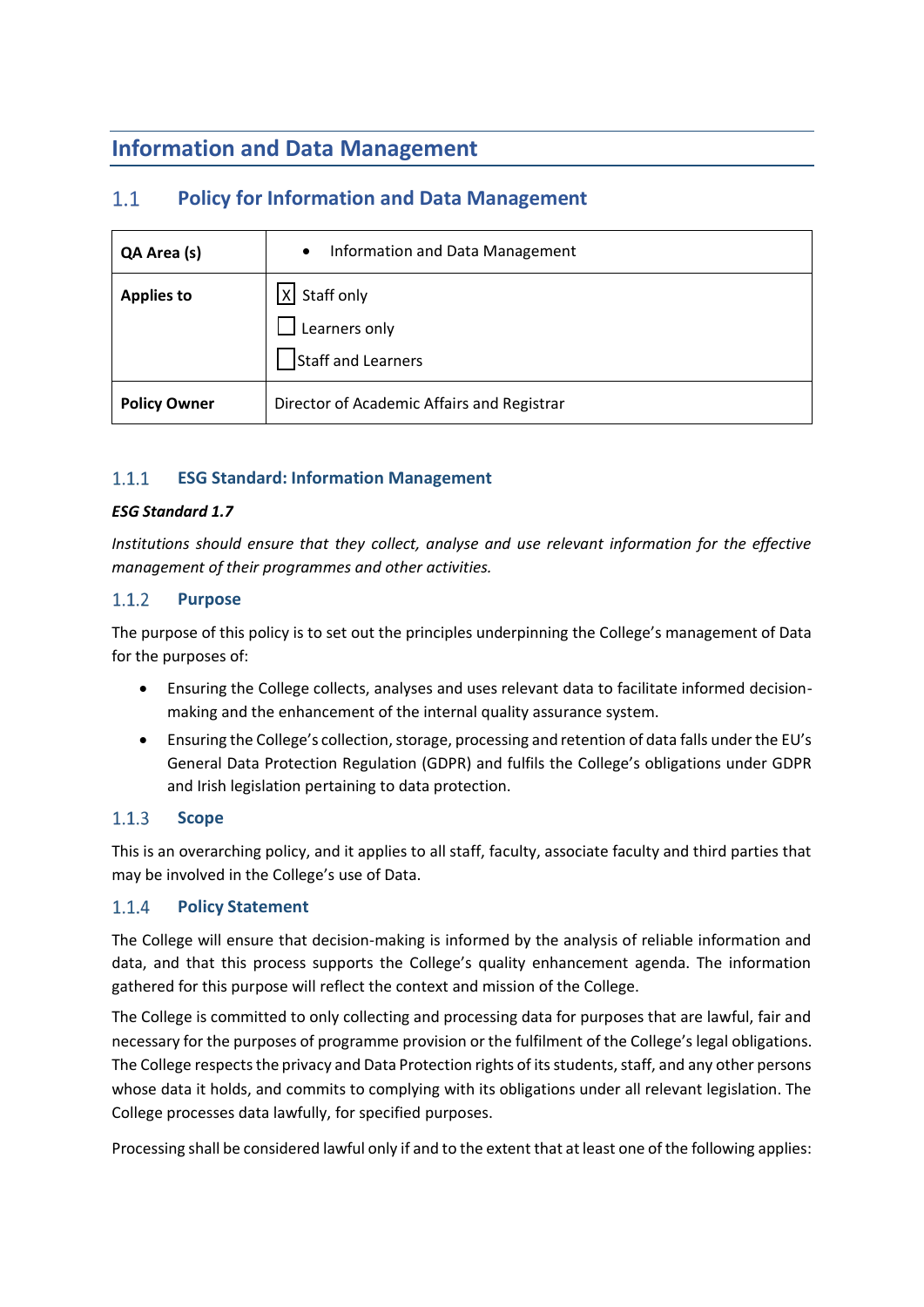- a) the data subject has given consent to the processing of his or her personal data for one or more specific purposes;
- b) processing is necessary for the performance of a contract to which the data subject is party or in order to take steps at the request of the data subject prior to entering into a contract;
- c) processing is necessary for compliance with a legal obligation to which the controller is subject;
- d) processing is necessary in order to protect the vital interests of the data subject or of another natural person;
- e) processing is necessary for the performance of a task carried out in the public interest or in the exercise of official authority vested in the controller;
- f) processing is necessary for the purposes of the legitimate interests pursued by the controller or by a third party, except where such interests are overridden by the interests or fundamental rights and freedoms of the data subject which require protection of personal data, in particular where the data subject is a child.

Data will be stored safely and securely by the College, in a format suitable to processing. Data will be disclosed solely to the subject of the data and individuals authorised to process the data. Data retention will adhere to the College's Data Retention Schedule and data will be retained for no longer than is necessary for legal, administrative, financial or historical purposes.

Risk assessments are an essential part of data protection. The College produces Data Risk Assessment Reports. These Reports:

- Identify threats that could breach GDPR and thus indirectly affect the College's reputation and assets.
- Identify and rank the value, sensitivity, and criticality of data by determining the level of risk that data carries if threatened
- Apply cost-effective actions to mitigate or reduce the risk

Areas included are:

- College IT systems.
- College Website and Social Media Platforms.
- Online Learning Platforms
- Data Processing Systems and Operations

The College does not require all staff members to be experts in relation to data protection legislation. However, the College will ensure that all staff receive sufficient training to be able to recognize data protection issues they may encounter in the course of their duties and respond appropriately. It is the responsibility of all employees and authorised agents of the College to ensure they have the competence, training and experience to comply with the data protection policy and procedures outlined in the College's QA Manual.